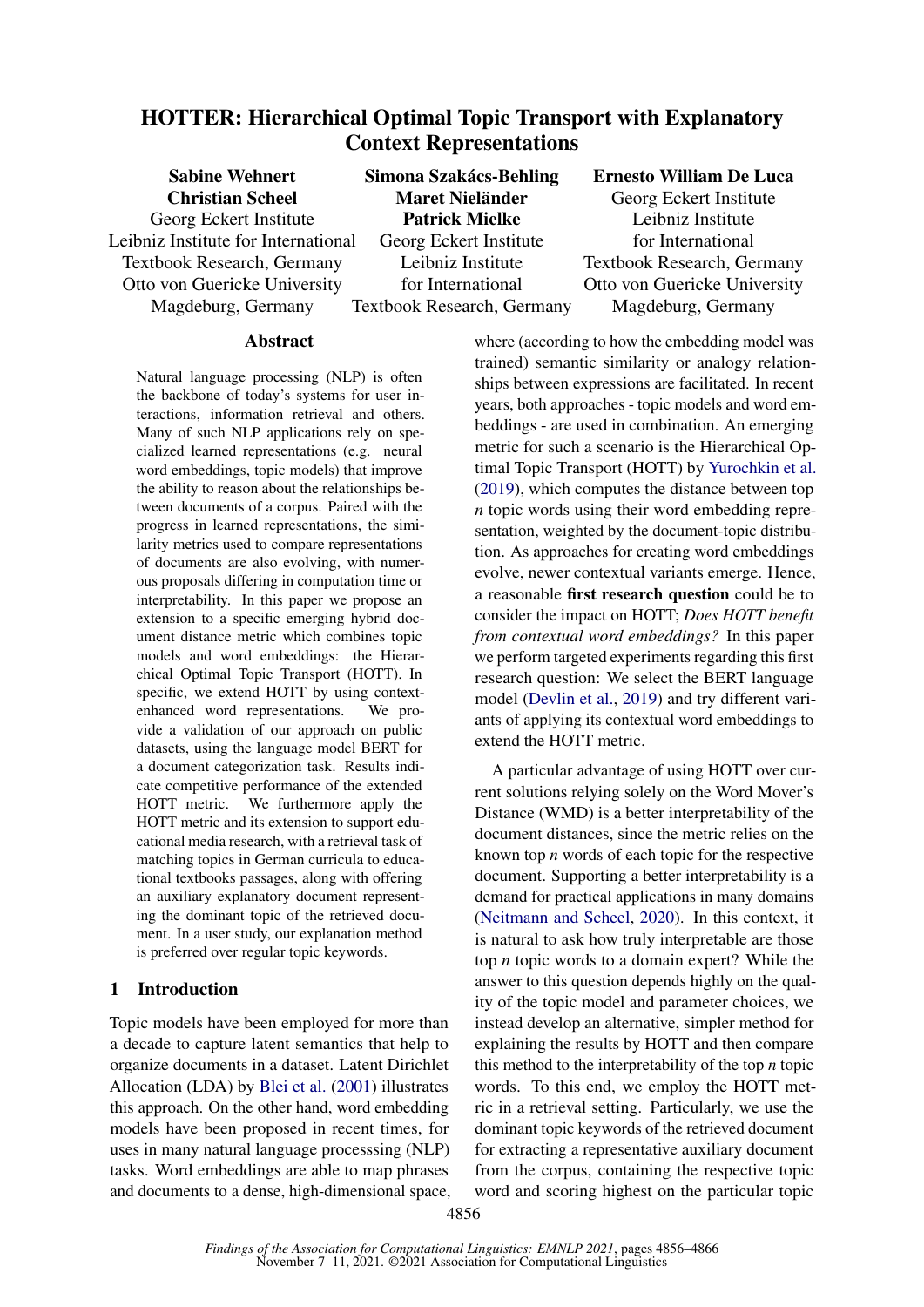that the word belongs to. This in turn suggests for our study a second research question: *Does an auxiliary document that is close to the dominant topic keyword for retrieving a document offer a better explanation to a humanist than the top n topic keywords?* We carry out experiments for the second research question on educational media research data, where the aim is to match themes in a teaching curriculum to the parts of a textbook corpus covering those themes. To summarize, the overall aim of this work is to adapt the Hierarchical Optimal Topic Transport to Explanatory Context Representations (HOTTER). First, we investigate whether using contextual word embeddings offers a benefit for HOTT performance, and second, we examine the interpretability of HOTTER results. Our core contributions can be stated as follows:

- We extend the HOTT method by contextual word embeddings from the BERT model.
- We gain insights about the *interpretability* of the top *n* topic words, compared to selecting one of these topic words and offering an auxiliary document from the corpus for the keyword, which is chosen to both represent and explain why the retrieved document is close to the topic keyword in the vector space.

The remainder of this work is structured as follows: Section 2 collects related work about combining word embeddings with topic models, Section 3 contains foundations required to understand our contribution, covering document distances in the word embedding space, Hierarchical Optimal Topic Transport and contextual word embeddings. Section 4 describes our proposed HOTTER approach in detail. Section 5 includes our experimental results and the corresponding discussion. Section 6 concludes our findings.

### 2 Related Work

In this section, we briefly describe the most important related work about combining the LDA topic model with word embeddings. Topic Models such as LDA are popular for clustering a document collection. They learn a topic distribution for each document in a corpus and infer a word distribution for each topic. Viewing the top *n* words of a topic can lead to insights about the themes the topic captures. However, this is not the only application of a topic model. The probabilistic nature makes it easy to interpret since the topic distribution of a

document and the word distribution of each topic, respectively, sum up to one. This property makes them suited for featurizing and tagging documents for both, end user applications and further processing. A drawback in standard LDA implementations is connected to the text representation they use. Often a simple bag-of-words approach is chosen, leading to positional information being lost and the resulting topics carrying a notion of "relatedness" between words instead of semantic similarity [\(Bunk and Krestel,](#page-9-3) [2018\)](#page-9-3). While there are n-gram topic model implementations such as the work by [Tam and Schultz](#page-9-4) [\(2008\)](#page-9-4), this is not employed frequently due to model sparsity. Therefore, the traditional unigram LDA approach is still applied and combined with other approaches, such that they can complement each other.

Word embeddings by [Mikolov et al.](#page-9-5) [\(2013\)](#page-9-5) are nowadays a common choice for experimentation with other text representations due to their disruptive performance on many Natural Language Processing tasks, and their capability of capturing term analogies and semantic similarity. In this approach word vectors are trained by maximizing the average log probability of the next word, which is different from topic model probabilities that are normalized to one. For this reason, standard word embedding values cannot be interpreted as probabilities, but we can assume that words with similar vectors have a similar meaning. Another difference is that word embeddings are usually pre-trained on substantially larger corpora than topic models and then optionally fine-tuned on domain-specific text. Taking those aspects into account, word embeddings and topic models have the potential to enrich each other. The inclined reader may refer to a more in-depth discussion on differences between topic models and word embeddings by [Bunk and Kres](#page-9-3)[tel](#page-9-3) [\(2018\)](#page-9-3) or [Li et al.](#page-9-6) [\(2016b\)](#page-9-6) which we omit due to space restrictions. There are numerous works which combine topic models and word embeddings, resulting in two main groups of approaches [\(Bunk](#page-9-3) [and Krestel,](#page-9-3) [2018\)](#page-9-3): those using a topic model architecture with features from word embeddings, as opposed to those using the neural network architecture to obtain word embeddings and topic representation during training, such as LDA2Vec [\(Moody,](#page-9-7) [2016\)](#page-9-7) or TWE [\(Liu et al.,](#page-9-8) [2015\)](#page-9-8). The basis for our work - the HOTT meta distance - belongs to the former group, hence we focus on related research in this regard. The Vec2Topic approach extracts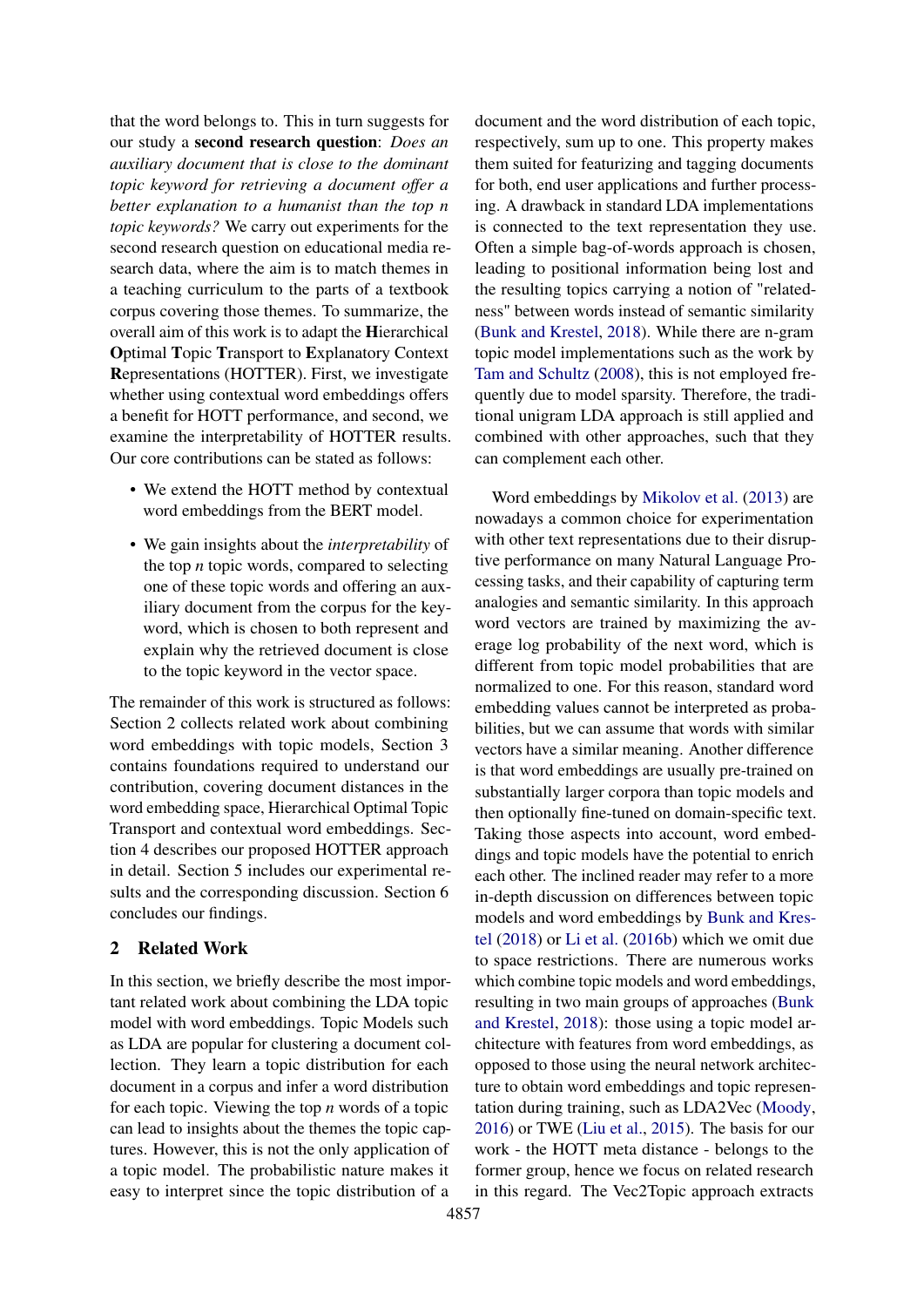word embeddings and combines them with a topic model that has been trained with K-Means Clustering, while using agglomerative clustering on the word vectors to score the topic based on the keyword similarity and importance (depth and degree) [\(Randhawa et al.,](#page-9-9) [2016\)](#page-9-9). [Bunk and Krestel](#page-9-3) [\(2018\)](#page-9-3) use word embeddings to improve topic models with Gibbs sampling to exchange top *n* topic words from the topic model with more salient terms. The GPU-DMM method is specifically developed for short text, since short texts rarely contain co-occurrences of semantically similar words [\(Li et al.,](#page-9-10) [2016a\)](#page-9-10). Another approach incorporating topic correlation has been proposed by [Xun et al.](#page-10-1) [\(2017\)](#page-10-1). Overall, the numerous works in this field suggest a complementary nature of word embeddings capturing local semantic similarity, compared to topic models which generate a notion of semantic relatedness. To the best of our knowledge, there is no work on enhancing topic models with contextual word embeddings yet, which is one key contribution.

### 3 Background

We proceed with the fundamental concepts required for understanding our approach. First, we cover the Word Mover's Distance (WMD), second, we explain the HOTT meta distance and afterwards, we describe contextualized word embeddings.

#### 3.1 Word Mover's Distance

The WMD allows us to quantify the minimal transportation cost between multidimensional word embedding vectors by minimizing the Euclidean distance, which we denote as  $|| \cdot ||_2$ . The basis for computing the distance is the sparse nBOW document representation which captures counts for all unique words in the vocabulary. Then, the travelling costs c between two words *i* and *j* are defined as  $c(i, j) = ||x_i - x_j||$ , where x refers to the embedding vector of the respective word [\(Kusner et al.,](#page-9-11) [2015\)](#page-9-11). The optimization problem for the transportation costs for two documents is depicted below, with the vocabulary size  $v$  and  $T$  the transportation flow matrix [\(Kusner et al.,](#page-9-11) [2015\)](#page-9-11)

$$
\min_{T \ge 0} \sum_{i,j=1}^{\nu} T_{ij} c(i,j).
$$
 (1)

#### 3.2 Hierarchical Optimal Topic Transport

The HOTT metric combines word embeddings and LDA. While topic models characterize a document according to its topic distribution, the distance between documents using word embeddings is computed by the pairwise transportation costs between all individual words in a document. Since the WMD is an accurate, but expensive operation, [Yurochkin et al.](#page-10-0) [\(2019\)](#page-10-0) define HOTT for a set of topics  $T = \{t_1, t_2, \dots, t_{|T|}\} \in \Delta^{|V|}$  distributed over our vocabulary *V* and document-topic distributions  $\bar{d}^i \in \Delta^{|T|}$ :

$$
HOTT(d^1, d^2) = W_1\left(\sum_{k=1}^{|T|} \bar{d}_k^1 \delta_{t_k}, \sum_{k=1}^{|T|} \bar{d}_k^2 \delta_{t_k}\right), \quad (2)
$$

where the 1-Wasserstein distance is denoted as *W*1. Each topic  $t_k$  supports a probability distribution Dirac delta  $\delta_{t_k}$ . For practical use and to increase the stability of the approach, the topic-word distribution can be truncated to the top *n* topic words, i.e., the words which have the highest probability for a given topic, without significant performance losses [\(Yurochkin et al.,](#page-10-0) [2019\)](#page-10-0). The main considerations for using topic models along with word embeddings are computation time and interpretability, according to [Yurochkin et al.](#page-10-0) [\(2019\)](#page-10-0). Using LDA leads to more interpretable distances between documents because we obtain a notion of the top *n* topic words whose distances are computed in the embedded space. In contrast, measuring the distance between all word embeddings of a document is computationally expensive. Thus, this process generally benefits from a weighting mechanism of words, such as Term Frequency Inverse Document Frequency (TF-IDF) or selecting the top *n* words of a topic in the manner of HOTT. As an addition in this work, the distances are refined with contextual word embeddings which we present henceforth.

#### 3.3 Contextualized Word Embeddings

Recently, word embeddings come from contextual models, such as ELMo [\(Peters et al.,](#page-9-12) [2018\)](#page-9-12) and BERT [\(Devlin et al.,](#page-9-1) [2019\)](#page-9-1). These approaches convert a sequence of text into word embeddings at run-time, such that each word's vector depends on the other vectors. In other words, there is no static representation of the same word in different sentences. Furthermore, instead of entire words, BERT and ELMo process subwords, which makes them more robust against the out-of-vocabulary problem. For instance, a rare word such as *"unceremoniously"*, may not be part of the pre-trained vocabulary of the language model BERT, however, it can generate a representation for the prefix *"un"* and the other subwords *"##cer"*, *"##emon"*,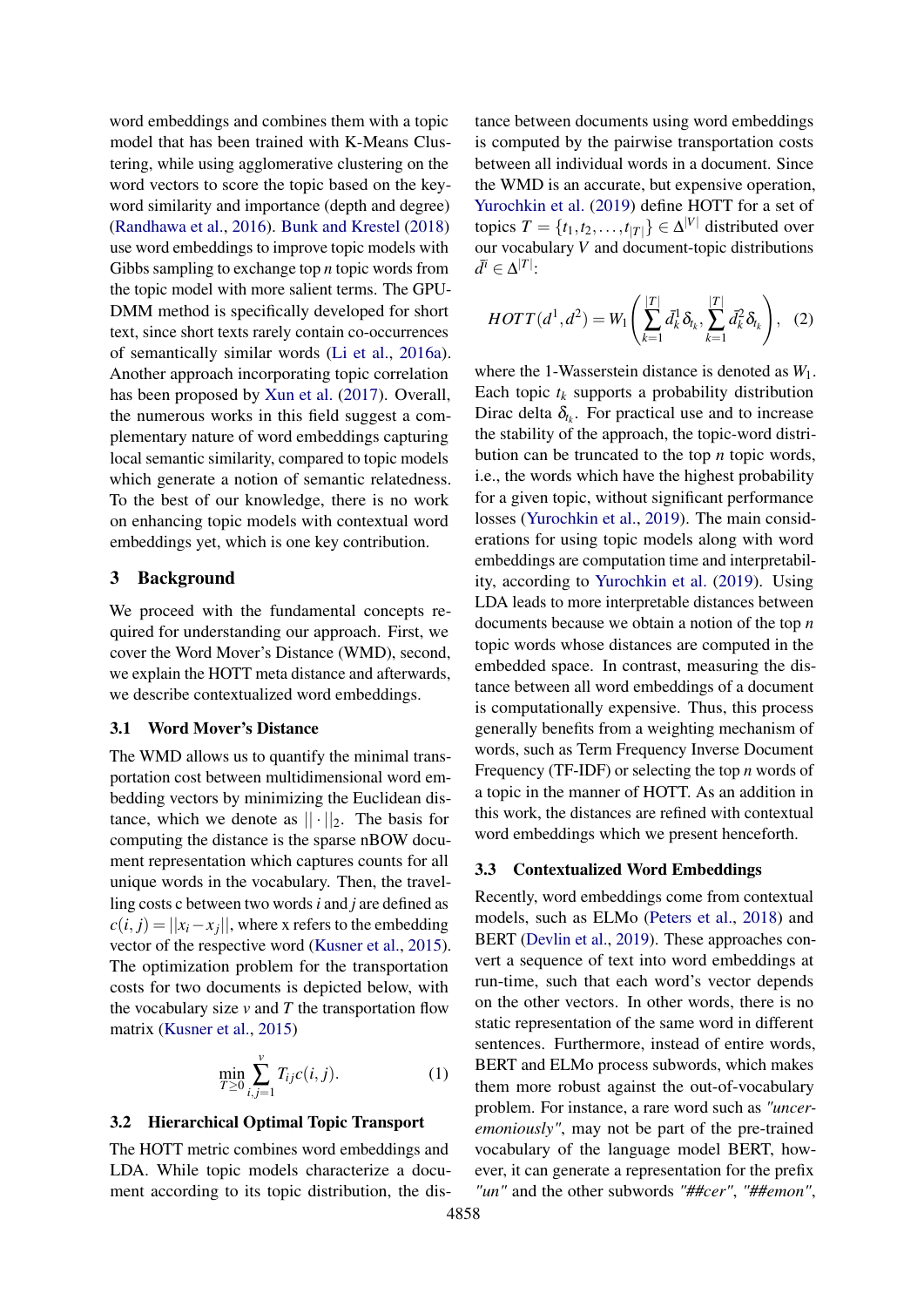*"##iously"*. For those reasons the performance of contextual word embeddings is at this time stateof-the-art for many applications. Considering the previously introduced distance metrics HOTT and WMD, contextual word embeddings may need a different treatment than traditional word embeddings because they are not intended to model the words without a context. However, there is emerging research, for example the BERTScore, which computes pairwise cosine distances between the words of two sentences [\(Zhang et al.,](#page-10-2) [2020\)](#page-10-2). The cosine distance is a common choice for contextual word embeddings [\(Bao et al.,](#page-9-13) [2020\)](#page-9-13). [Ethayarajh](#page-9-14) [\(2019\)](#page-9-14) proposed metrics for measuring the contextuality of those embeddings, among them are the so-called Self-Similarity (SelfSim) - measuring the cosine similarity between all contextual representations for the same word - and Maximum Explainable Variance (MEV), quantifying to which extent the first principal component can explain the variance in a contextual word embedding vector. Since there is no consensus in the research community yet, we test different methods for the aggregation of contextual word embeddings to one representation for each word in the vocabulary.

### 4 HOTTER

In this section, we present the HOTTER approach by first incorporating contextual word embeddings into the HOTT document distance metric. Furthermore, we explore retrieving representative sentences based on the obtained contextual embeddings for the top *n* topic words.

# 4.1 Incorporating Contextual Embeddings into Hierarchical Optimal Topic Transport

Figure [1](#page-4-0) provides an overview of our proposed process. In the first step, all documents are preprocessed. For this, the documents are tokenized and (optionally) stemmed or filtered by part-of-speech tags (POS) for the topic modeling part. The choice of preprocessing techniques depends on language and data characteristics. Meanwhile, the BERT language model operates with its own tokenizer which is creating subwords. Since BERT subwords would not be readable in the top *n* words of each topic, we refrain from using the BERT tokenizer for the pipeline leading to the LDA topic model input, but rather consolidate after obtaining the contextual word embeddings and the topic model

individually. Also, keeping the tokenizer for LDA on a word basis makes HOTTER more comparable to HOTT. After preprocessing, the second step begins where the LDA model is generated as in the original HOTT implementation by using Gibbs sampling. The pre-trained BERT model processes a sequence of 512 tokens at a time and we extract the embeddings from the last layer. As a result, we have for each token a 768-dimensional context vector. In step three, we first have to create a mapping between the subwords of the BERT model and the vocabulary used by the topic model, so that we can use the contextual embeddings for the top *n* topic words. To achieve a guaranteed mapping for each word, we apply exact matching. If that fails, we resolve the existing subwords (indicated by ## in the BERT model). As a last option we employ the longest matches of left-bound substring comparison. For the fourth step of finding a common ground between the topic model and the contextual embeddings, we recall that there is no scientific consensus regarding the use of the context vector on a word basis for distance computations. Since it is not thoroughly studied how to apply the context-dependent word vectors in the same fashion as regular word embeddings, we test multiple approaches. The first option (S-HOTTER) is the naïve method of taking the contextual embedding vector for each word in the vocabulary and then averaging the vectors for the same word, regardless of context. Consider *w* as a word that appears in documents  $\{d_1, d_2, \ldots, d_p\}$  of a corpus at indices  $\{i_1^{d_j}\}$  $a_j^{d_j}, i_2^{d_j}$  $\{a_j, \ldots, a_{m_j}^{d_j}\}$  in each document  $d_j$ , so that  $w = d_1[i_1^{d_1}] = ... = d_p[i_{m_p}^{d_p}]$ . Then  $e_{\ell}(d, i)$  is the contextual embedding vector obtained from the language model's layer  $\ell$  for the token at index  $i$  in document *d*. The S-HOTTER aggregation of layer  $\ell$  for the word *w* is

<span id="page-3-1"></span>
$$
\mathcal{S}_{\ell}(w) = \frac{1}{\sum_{j=1}^{p} m_j} \left( \sum_{j=1}^{p} \sum_{k=1}^{m_j} e_{\ell}(d_j, t_k^{d_j}) \right) \tag{3}
$$

The second option (A-HOTTER) averages all vectors from a document containing a given word in the vocabulary, and in turn computes the mean of all these average embeddings for all occurrences of that word within the corpus.

<span id="page-3-0"></span>
$$
\mathcal{A}_{\ell}(w) = \frac{1}{p} \left( \sum_{j=1}^{p} \frac{1}{|d_j|} \sum_{k=1}^{|d_j|} e_{\ell}(d_j, k) \right) \tag{4}
$$

These two methods may have the drawback of neglecting homonyms, thus we introduce two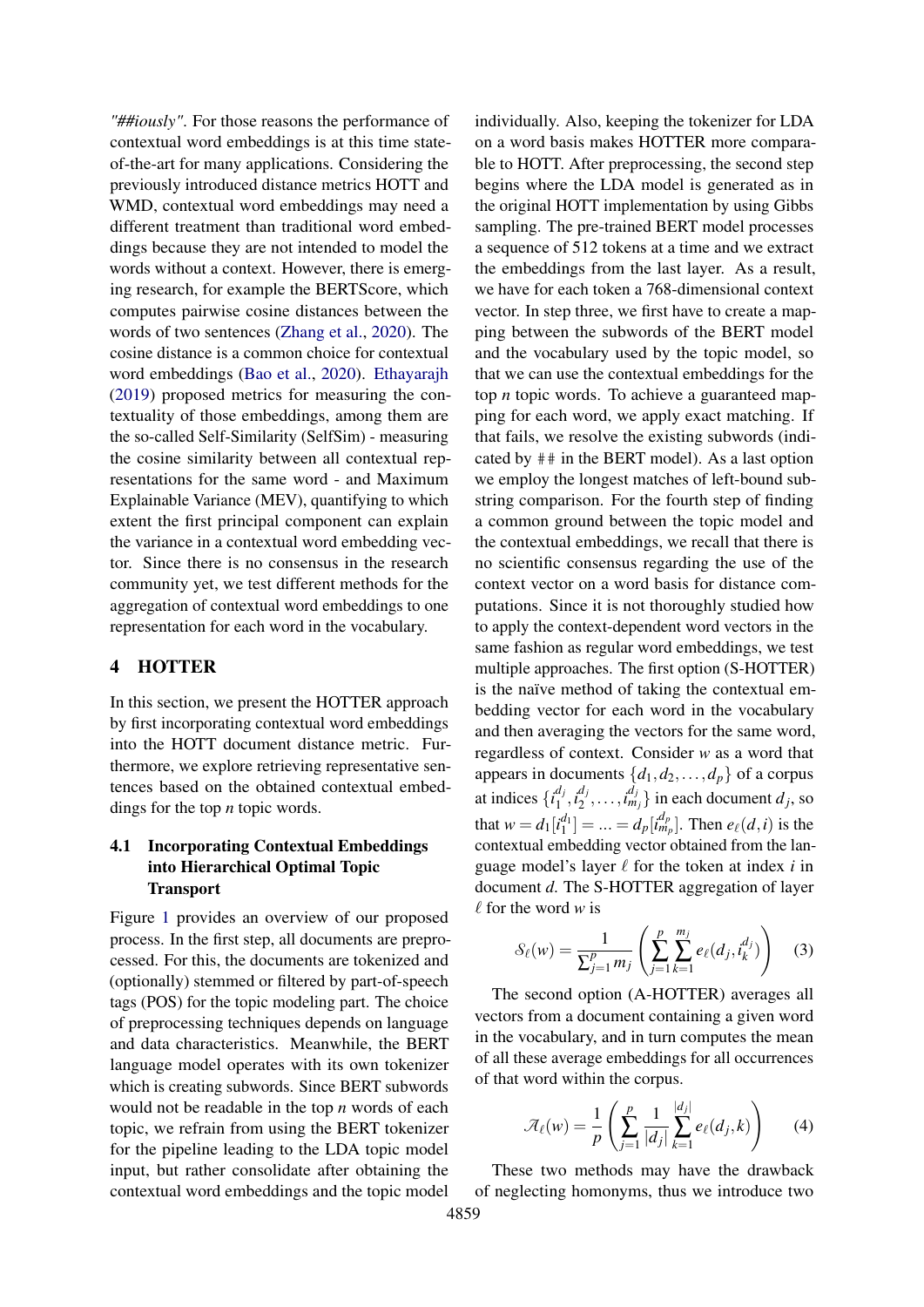<span id="page-4-0"></span>

Figure 1: Overview of the HOTTER workflow for measuring contextual document distance.

more methods (document-averaged M-HOTTER and token-based T-HOTTER) which only take into account the most probable documents containing the respective word according to our topic model. We compute this as shown in the pseudocode of Algorithm [1](#page-4-1) by using the topic-word distribution to obtain top *n* topic words. We continue by tracking for each document in the corpus the most probable topics *t*. Then this information is used to find out for each topic the most representative documents until all topics obtain at least one probable document (see also lines 15-20 in Algorithm [1\)](#page-4-1). Finally, for top *n* topic words, only the embedding vectors of the most probable documents are averaged.

Hence, if a word belongs to the top *n* topic words, the aggregation of the embedding vectors changes in the M-HOTTER variant to a subset of documents R which are representative of a topic:

$$
m_{\ell}(w) = \frac{1}{p^{\mathcal{R}}} \left( \sum_{j=1}^{p^{\mathcal{R}}} \frac{1}{|d_j^{\mathcal{R}}|} \sum_{k=1}^{|d_j^{\mathcal{R}}|} e_{\ell}(d_j^{\mathcal{R}}, k) \right) \tag{5}
$$

For other words than the top *n* topic words, the M-HOTTER variant falls back to the equation [4](#page-3-0) of A-HOTTER. Analogously, in case of a top *n* topic word, the T-HOTTER variant averages the contextual word embeddings appearing in the representative set of documents  $R$  (see equation [6\)](#page-4-2), and reverts to the S-HOTTER equation [3,](#page-3-1) otherwise:

<span id="page-4-2"></span>
$$
\mathcal{T}_{\ell}(w) = \frac{1}{\sum_{j=1}^{p^{\mathcal{R}}} m_j} \left( \sum_{j=1}^{p^{\mathcal{R}}} \sum_{k=1}^{m_j} e_{\ell}(d_j^{\mathcal{R}}, i_k^{d_j^{\mathcal{R}}}) \right) \tag{6}
$$

Overall, all aforementioned methods offer one aggregated contextual embedding for each word in the vocabulary. In the fifth step, we calculate the

# <span id="page-4-1"></span>Algorithm 1 Topic-Representative Documents 1: procedure GET\_DOCUMENTS R

| 2:  | <i>sort_de</i> $\leftarrow$ sort in descending order     |
|-----|----------------------------------------------------------|
| 3:  | $Topics \leftarrow get \text{ topic\_word distribution}$ |
| 4:  | $top \leftarrow$ select top words from a list            |
| 5:  | $n \leftarrow$ set top topic words                       |
|     | 6: Obtain top_n words:                                   |
| 7:  | for t, topic_word in Topics do                           |
| 8:  | $top\_n \leftarrow top(n, sort\_de(topic\_word[t]))$     |
|     | 9: Select representative documents:                      |
| 10: | $d_t \leftarrow$ document-topic distribution             |
| 11: | $top_d \leftarrow map$ for a topic's top documents       |
|     |                                                          |

- 12: *Documents* ← document *d* corpus
- 13:  $i \leftarrow \text{index for the topic's probability in } d$
- 14:  $i \leftarrow 0$
- 15: for *t* in *Topics* do

16: **while** 
$$
t
$$
 has an empty  $top_d$  **do**

17: for *d* in *Documents* do

18: 
$$
top_d \leftarrow sort_d e(d_t[d])[i]
$$

19: if 
$$
top_d[t]
$$
 empty then

$$
20: \qquad \qquad i \leftarrow +1
$$

21: *Mapping of top\_n words to top\_d*:

22: word\_d
$$
\leftarrow
$$
 map word to d in Documents

23: 
$$
\mathcal{R} \leftarrow map word to representative d
$$

| 24: | for $t$ in Topics do       |
|-----|----------------------------|
| 25: | for $w$ in $top\_n[t]$ do  |
| 26: | for $d$ in $word\_d[w]$ do |
| 27: | if $d$ in $top\_d[t]$ then |

28: 
$$
\mathbb{R}[w] \leftarrow d
$$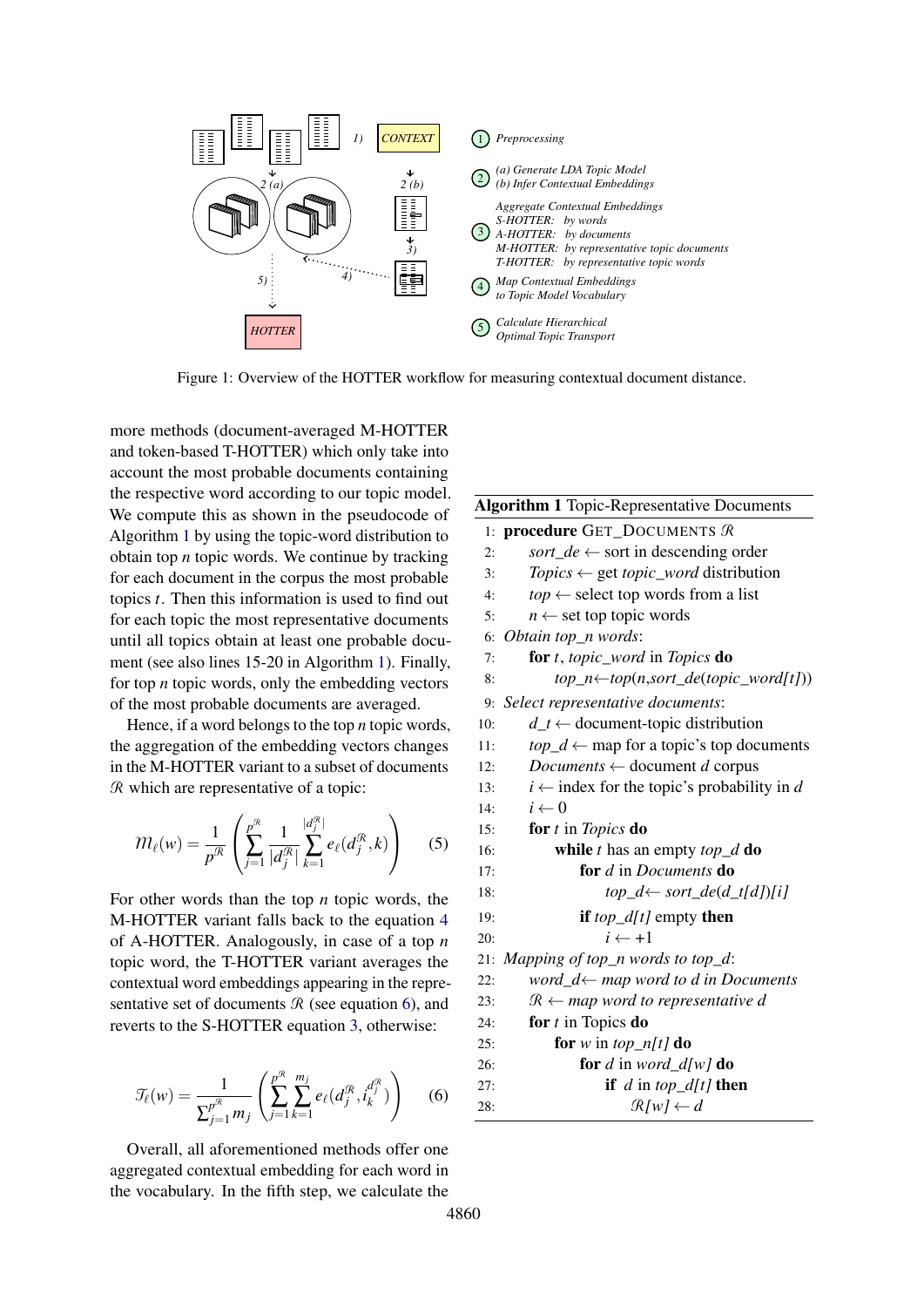cost matrices as inputs for the HOTT computation. Since we brought the contextual embeddings on a word-level, there is no difference to the original HOTT process with regular word embeddings. Hence, adjusting preprocessing steps and adding aggregation and a mapping between the contextual word embeddings and the vocabulary used by the LDA mode enable us to employ the BERT model for the HOTTER meta distance.

### 4.2 Interpretability of Representative **Documents**

[Blei and Lafferty](#page-9-15) [\(2009\)](#page-9-15) already stated a decade ago that the bag-of-words top *n* topic words may not be enough for successfully interpreting them, and suggest to use a different representation for visualizing salient topic features. We propose to select representative documents for each of the top *n* topic words to improve topic interpretability. For a given topic we select the documents which have the highest probability assigned to this topic. From those documents we retrieve a set of closest documents for each top *n* topic word according to the aggregated embedding value of the respective word. Then, for all top *n* topic words, we have at least one representative document. From those documents, we select the one which is closest to the retrieved document that shall be explained. This auxiliary text should offer an insight into which nearest neighbor represents a keyword from the top *n* topic words that are also prominent in the retrieved document. That way, the user may develop an understanding of the context in which the keyword is prevalent within the given topic, as opposed to the list of top *n* topic words without further context information. In the following, we present a use case for this approach in educational media research.

## 5 Evaluation

## 5.1 Educational Media Research Data

In education, curricula are one or more documents describing the wanted knowledge or skill set for a students of a specific school subject, level of education and geographical region. In curricula, topics are referred to as learning units. A learning unit contains a description of wanted knowledge or skills, for instance for the "French Revolution" or "World War I". Often these descriptions are separated in levels of difficulty, so that there is a description of the lowest expectation and a description containing the maximal knowledge or skill set. If the textbooks' topics match these learning units, they will be approved. Since the curricula are localized, there are often customized versions of a textbook for each region. In educational media research, the learning units are of particular interest, because this socially, pedagogically and scientifically sanctioned knowledge forms the young generations. Students often depend on the school as the only source of knowledge and are thus especially vulnerable, if the knowledge imparted is altered or omitted. Additionally, popular knowledge in historical textbooks helps to understand worldviews and thought flows of specific periods and regions. The ability to match textbook content to learning units is important for educational media research. Textbooks often contain additional content to the required learning units for the following reasons: *Regional:* The book may be used in more regions. *Temporal:* When the textbook is older (but still valid) and this knowledge was either required in earlier curricula or for future curricula.

*Propaganda:* If the topic has a regional, political, religious or ideological reference.

In the following, we focus on evaluating the linking of learning units in curricula to topics in textbooks. In our first experiment, we rely on pre-trained GloVe embeddings<sup>[1](#page-5-0)</sup> and the *bert-basecased*[2](#page-5-1) model for German language (embedding size: 768 dimensions, 12 layers, maximum sequence length 512 tokens). We collected 87 German curricula of the year 2016. These curricula only target history and society-related school subjects. In general, each German federal state publishes its own curriculum, along with a list of approved textbooks. The digitization of these textbooks resulted in 36,018 pages containing sentences or similar structural parts like table cells or bullet points. The evaluation of this work is based on a corpus with 127 of these approved textbooks. We consider each page of those textbooks as a document. The learning units in the curricula have been manually extracted. Extracted descriptions for each learning unit always include the best achievable knowledge descriptions, without any duplicate text or skill set descriptions. The evaluation of this work is based on 5 learning units, for history lessons. On average, there are 175 words describing each learning unit. The language used in

<span id="page-5-0"></span><sup>1</sup>https://deepset.ai/german-word-embeddings

<span id="page-5-1"></span><sup>2</sup>https://deepset.ai/german-bert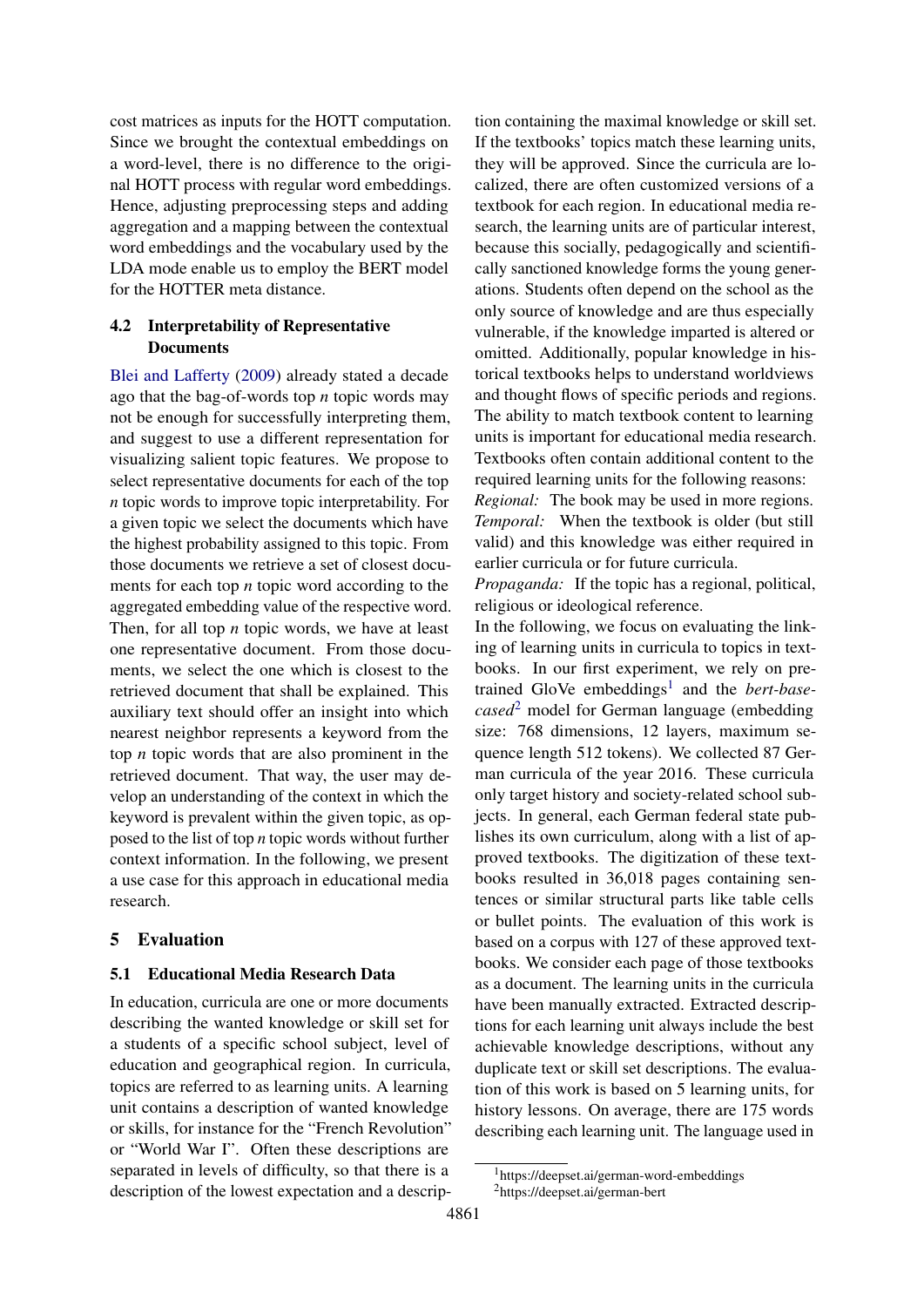curricula and textbooks is fundamentally different. While curricula often only state the topic names, e.g. "Students should know about the end of World War II.", textbooks offer a deeper insight. Because these learning units originate from different curricula, some may cover similar or equal topics. The results on this task are presented in the following.

We measure the performance of the retrieval task in terms of precision  $@20$ . Due to the corpus size, we omit evaluating recall. For 5 distinct curricula topics, we evaluate the top 20 results obtained by T-HOTTER trained with 70 topics. As our baseline, we choose a standard BM25 scoring. Previous results by Yurochkin et al. [\(Yurochkin et al.,](#page-10-0) [2019\)](#page-10-0) allowed a comparison of HOTT to many metrics, including TF-IDF. Since TF-IDF has been a competitive scoring method we chose to experiment with BM25 on this corpus. First, we let the three experts judge the relevance of each retrieved document with a binary label. We instructed the experts to view relevance in terms of their perceived contribution of the document content to the learning unit. Then the experts compare the retrieved document with the provided explanations and judge each of them also with a binary label. We included three explanations: the context explanation obtained by German BERT embeddings (Ex-Contextual), the context explanation resulting from static German GloVe embeddings (Ex-Static) and the top *n* topic words (n=20) of the dominant topic assigned to the curriculum (Ex-Keywords). The explanations were assessed by the experts with respect to the question whether the keywords / auxiliary documents were understandably related to the retrieved document. We list the results separated by curriculum theme in Table [1.](#page-7-0) The retrieval precision is measured for documents retrieved by the T-HOTTER metric, given curriculum text as query. We choose T-HOTTER among all other aggregation methods because it offers the highest amount of contextsensitivity due to its preference on aggregating only representative topic tokens. Most of the top 20 retrieved documents by T-HOTTER for each curriculum topic were relevant (74%), with the highest average precision score (85%) achieved on the "French Revolution" theme and the lowest score (50%) in "Decolonization". The BM25 baseline is outperformed significantly in all cases by T-HOTTER. Interestingly, the themes "Western Modernity" and "Decolonization" in particular are difficult to retrieve using BM25 (with scores of 20%

and 3%, respectively) because the curriculum descriptions are formulated in a more abstract manner. The T-HOTTER metric also yielded comparatively low scores on those two themes, however at least half of the results (scoring 50% and 68%) were relevant. We measured inter-annotator agreement using Fleiss' Kappa [\(Fleiss,](#page-9-16) [1971\)](#page-9-16) and Krippendorff's Alpha [\(Krippendorff,](#page-9-17) [1970\)](#page-9-17). Both metrics have a strong correlation. For BM25, the experts have the strongest agreement, with scores of 64% for Fleiss' Kappa and 63% for Krippendorff's Alpha. For the documents retrieved by T-HOTTER, the agreement is lower with 44% and 43%. After close inspection we found that T-HOTTER has retrieved several documents which are related to the given theme, but the relationship may not always be as evident as with the BM25 results. This is an advantage for the HOTTER approach when there are term mismatches with the curriculum theme, which a keyword-based approach such as BM25 does not overcome and therefore also not retrieve. Given the results on precision@20, T-HOTTER has the potential to be used as for textbook (page) retrieval in educational textbook research.

Further, we let the experts also evaluate explanations which we provide in addition to our retrieved documents. We obtain the auxiliary document serving as an explanation of the nearest neighborhood within the prominent topic of the originally retrieved document. This document is either obtained using T-HOTTER (Ex-Contextual) or HOTT (Ex-Static). The latter is called static because it is based on the cost between the German static GloVe vectors. It achieves the best scores overall, outperforming the contextual explanations drawn with T-HOTTER. Possible reasons for this behavior are corrupt tokens from the optical character recognition process within the used corpus, or that we did not further pre-train the German BERT model. The corrupt tokens are discarded by the regular HOTT approch if stemming does not return any valid term within the respective static word embeddings. On the other hand, the BERT model may use its subword mechanism and incorporate corrupt tokens which could affect the resulting contextual word embeddings. Nevertheless, both explanations provided with the HOTT variants have been assessed with average precision scores of 55% and 59%, respectively, whereas the explanation using only the top *n* topic keywords obtained very poor scores. The major criticism by the experts was that the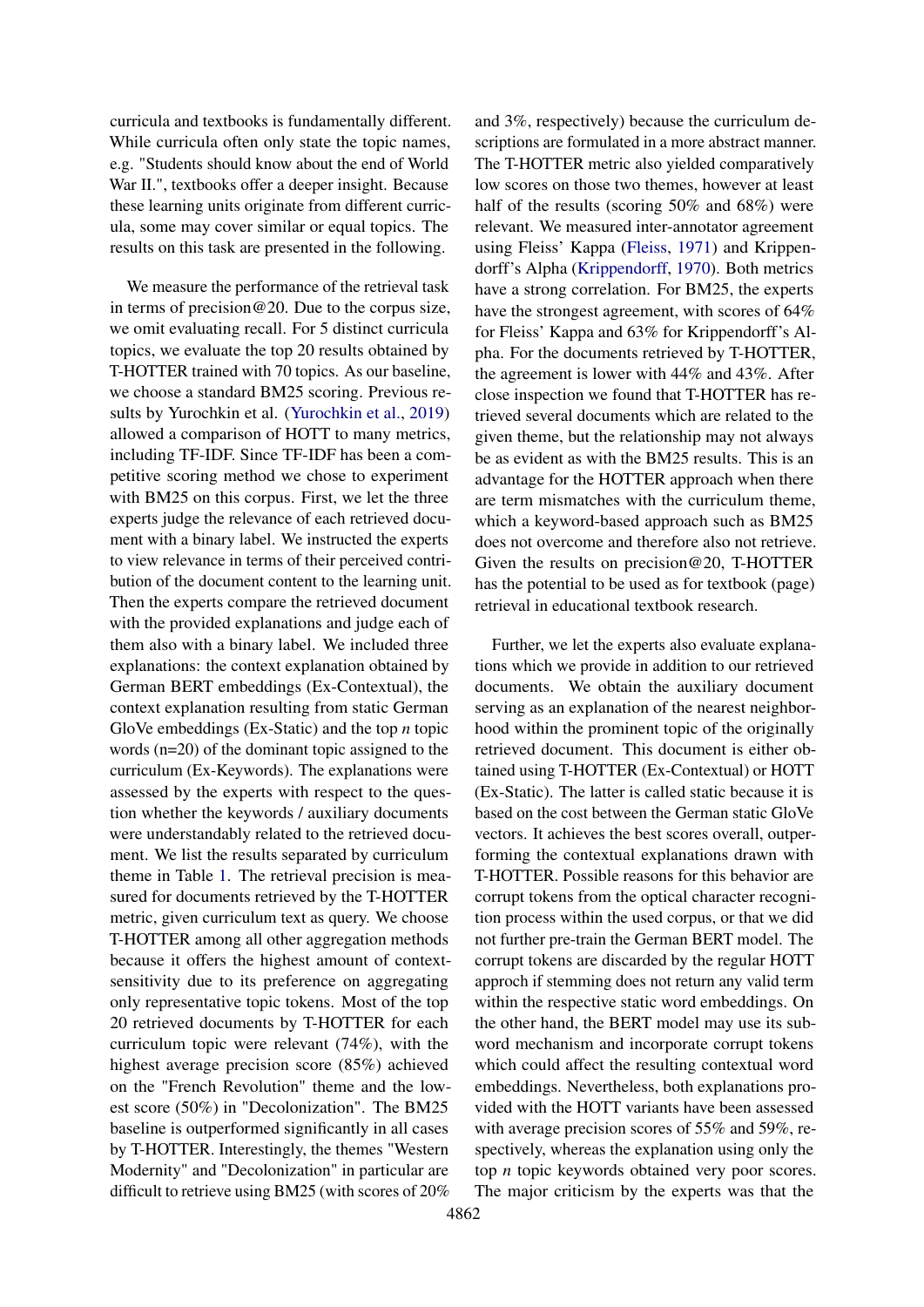<span id="page-7-0"></span>

| Learning Unit            | <b>BM25</b>     | <b>T-HOTTER</b> | Ex-Contextual   | Ex-Static       | Ex-Keywords     |
|--------------------------|-----------------|-----------------|-----------------|-----------------|-----------------|
| Cold War                 | $0.67 \pm 0.18$ | $0.83 \pm 0.08$ | $0.68 \pm 0.20$ | $0.70 \pm 0.20$ | $0.30 \pm 0.50$ |
| Egypt                    | $0.67 \pm 0.08$ | $0.83 \pm 0.10$ | $0.51 \pm 0.31$ | $0.55 \pm 0.35$ | $0.00 \pm 0.00$ |
| <b>French Revolution</b> | $0.55 \pm 0.05$ | $0.85 \pm 0.00$ | $0.47 \pm 0.37$ | $0.51 \pm 0.41$ | $0.00 \pm 0.00$ |
| Western Modernity        | $0.20 \pm 0.13$ | $0.68 \pm 0.16$ | $0.61 \pm 0.14$ | $0.65 \pm 0.13$ | $0.00 \pm 0.00$ |
| Decolonization           | $0.03 \pm 0.06$ | $0.50 \pm 0.26$ | $0.47 \pm 0.08$ | $0.55 \pm 0.10$ | $0.03 \pm 0.06$ |
| Average                  | $0.42 \pm 0.28$ | $0.74 \pm 0.19$ | $0.55 \pm 0.23$ | $0.59 \pm 0.24$ | $0.06 \pm 0.23$ |
| Fleiss' Kappa            | 0.64            | 0.44            | 0.34            | 0.35            | 0.00            |
| Krippendorff's Alpha     | 0.63            | 0.43            | 0.30            | 0.30            | $-0.07$         |

Table 1: Precision@20 scores with their standard deviation and inter-annotator agreement.

topic keywords did not appear to be related, neither to each other, nor to the respective retrieved document. For this experiment we did not perform any hyperparameter optimization on the topic model, which could have had a positive effect. However, the HOTT retrieval and explanations were based on the same topic model and performed reasonable. Considering the bad precision score for the topic keyword-based explanation which has been outperformed by the HOTTER approach, the impact of the topic model quality on the HOTT metric performance is yet to be studied. We found that the topics for the German educational textbook corpus were not crisp and did not seem coherent in many cases. However, the results retrieved by HOTT were nevertheless relevant and most explanations using the HOTTER method were more useful than the keyword-based ones. Our corpus can contain multiple issues of the same book title, thus we find language artifacts reflected by the topic model due to common text passages among a few books in the corpus. Those artifacts also impact the top *n* topic words, so that they may be another reason for bad interpretability. Given that we provide auxiliary documents as explanations in the other approaches, we point out that interpretability is assessed by humans who want to understand the context of the retrieved documents better, while at the same time having a limited tolerance for too much information. The size of the auxiliary documents which we chose as an explanation was a page within a textbook. Depending on the user it may be favorable to improve upon that simplified segmentation and dissect a textbook into paragraphs. Further work on the keyword-based explanations should consider the problem of overlapping topic keywords. This can be possibly mitigated by post-filtering the top keywords using the Term Frequency - Inverse Topic Frequency (TF-ITF) [\(Usui et al.,](#page-10-3) [2006;](#page-10-3) [Xie et al.,](#page-10-4)

[2008\)](#page-10-4). As shown, our approach is very useful in the context of educational media research, when applied on a retrieval task. With the additional documents, the researcher can follow a reasoning, investigate additional concepts found on the textbook pages and start to compare different approaches to knowledge dissemination, for instance in the search for missing, altered or omitted knowledge.

#### 5.2 Experiments on Public Datasets

Since HOTTER did not perform better on the educational media dataset than the original HOTT approach, we validate HOTTER on the same public datasets as [Kusner et al.](#page-9-11) [\(2015\)](#page-9-11). In our exper-iments<sup>[3](#page-7-1)</sup>, we use a pytorch implementation of the pre-trained BERT model (embedding size: 768 dimensions, 12 layers, maximum sequence length  $512$  tokens)<sup>[4](#page-7-2)</sup> and then continue pre-training one model for each dataset individually for one epoch on batch size 32 to adapt to the domain. We set 70 topics for the LDA model. The performance of the alternative HOTTER aggregation methods is compared against HOTT and further baseline metrics, also used by [Yurochkin et al.](#page-10-0) [\(2019\)](#page-10-0), with the test error from a *k*-NN classifier on the seven multiclass datasets. We see from the results in Figure [2](#page-8-0) that the performance of HOTTER is generally competitive, if not better. Although the differences in performance are rather small, we did not perform any hyperparameter tuning on the topic model or vary the random seed selection. T-HOTTER has the best scores among all baselines for 20NEWS and BBCSPORT. Therefore, we investigate the benefit of applying contextual embeddings by measuring the degree of contextualization within the top 20 topic words within all 70 topics for all datasets. For the challenging OHSUMED dataset we computed

<span id="page-7-1"></span><sup>3</sup>Code: https://github.com/anybass/HOTTER

<span id="page-7-2"></span><sup>4</sup>https://huggingface.co/bert-base-uncased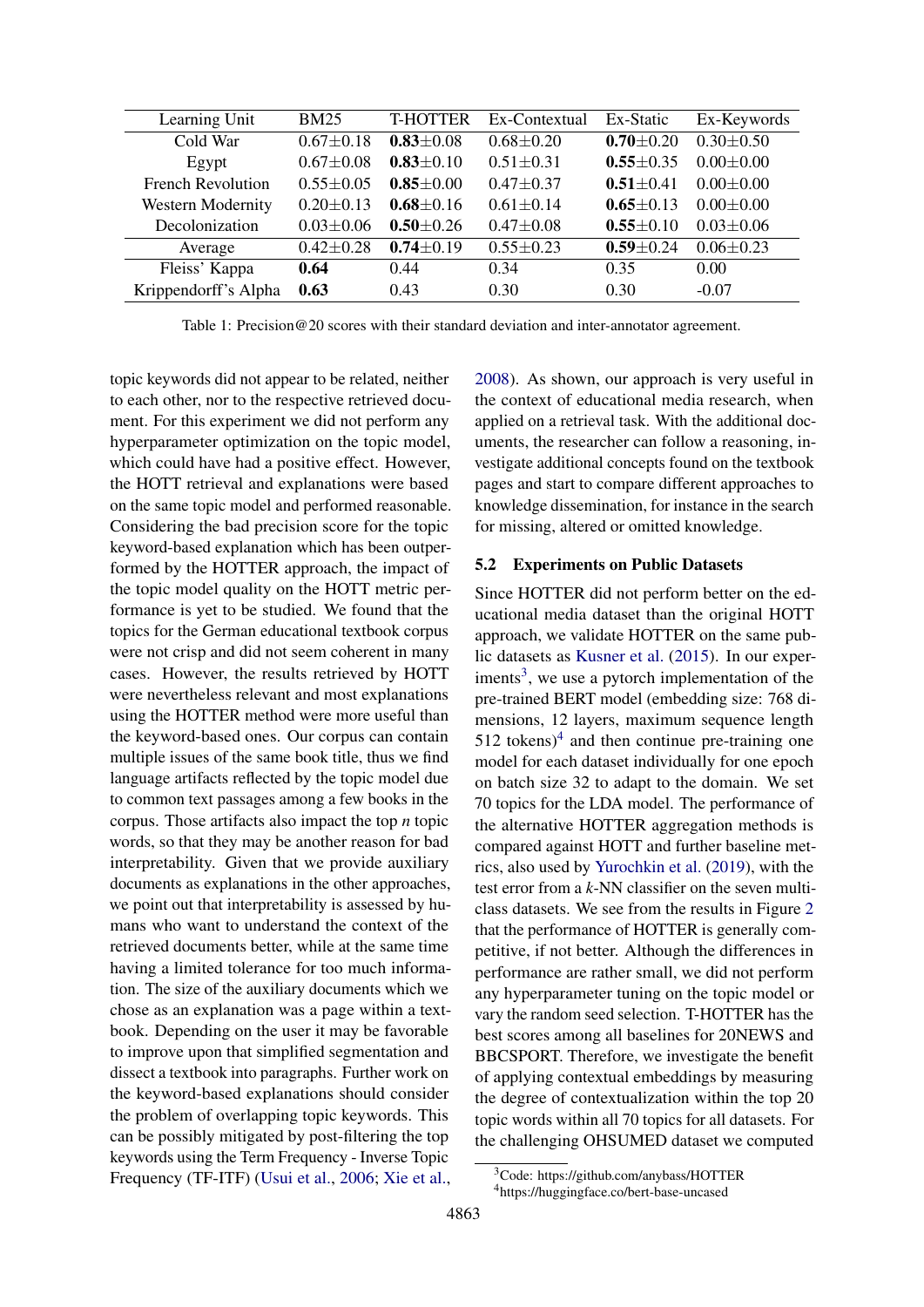<span id="page-8-0"></span>

Figure 2: Test error in percent across seven datasets.

the SelfSim values and MEV, which were comparatively high. On the BBCSPORT dataset with the best results we find above-average SelfSim values and lowest MEV scores. We conclude that the results may be explained by the extent of contextualization present in the datasets: If there is a low variance among the contextual word embeddings, HOTTER has the potential to outperform HOTT and other metrics which are using static word vectors. This observation has also been made by [Etha](#page-9-14)[yarajh](#page-9-14) [\(2019\)](#page-9-14), who shows that contextual word embeddings can outperform static ones when there is low contextualization. We therefore suppose that the best use cases for the HOTTER approach could be datasets with a domain focus that the underlying language model has been trained on, so that the aggregation of its contextualized embeddings for a given word can pose an advantage over static embeddings that were trained on a less focused dataset and which are thereby failing to capture the right context. Although the initial pre-training and possible further fine-tuning comes with significant costs, at run-time HOTTER was computed in a comparable time to regular HOTT. In general, the results can be sensitive to the number of topics, such that increasing them could improve the retrieval performance. There are also multiple factors stemming from the contextual embeddings which can impact the retrieval results. In our experiments, we used the last layer of the BERT language model to obtain contextual word embeddings, contrary to what the results by [Ethayarajh](#page-9-14) [\(2019\)](#page-9-14) suggest. However, we also checked the effect of extracting contextual embeddings from the first layer which is supposed to have the lowest degree of contextualization and to be a viable alternative to static word embeddings. The results were similar, the last layer gave us a small increase in the score though. The BERT model is usually employed after fine-tuning on a

supervised downstream task, which we did not perform in our experiments. Hence, we find many further research opportunities regarding the way the embeddings are generated and then employed with the HOTT metric. Furthermore, choosing a distance metric for BERT embeddings is still subject to ongoing research, it is yet to be empirically validated on a broader range of tasks that the contextual representation is beneficial on a token basis.

### 6 Conclusion

In this paper we investigated two research questions for the recently proposed meta-distance HOTT, which computes optimal transport between documents using topic models and word embeddings. We showed that enhancing HOTT by contextual word embeddings from the BERT model is competitive. Our experiments on public datasets indicate that further pre-training of the language model offers an advantage over the original static HOTT variant. Leaving out further pre-training shows static word embeddings to perform better on the explanation component which we developed for the second research question in a retrieval setting on educational media data. Therefore, adapting contextual word embeddings to their domain via further pre-training may make a difference. Overall, the explanations offered by our HOTT variants are more interpretable than dominant topic keywords. Given those findings, we may improve the existing method by enforcing crisp topics. Although realworld corpora potentially include multiple versions of the same document, it may be worthwhile to employ document consolidation to different document versions in order to obtain coherent topics. Finding subtle differences between several textbook issues can be treated as a separate task in order to reduce language artifacts in the corpus.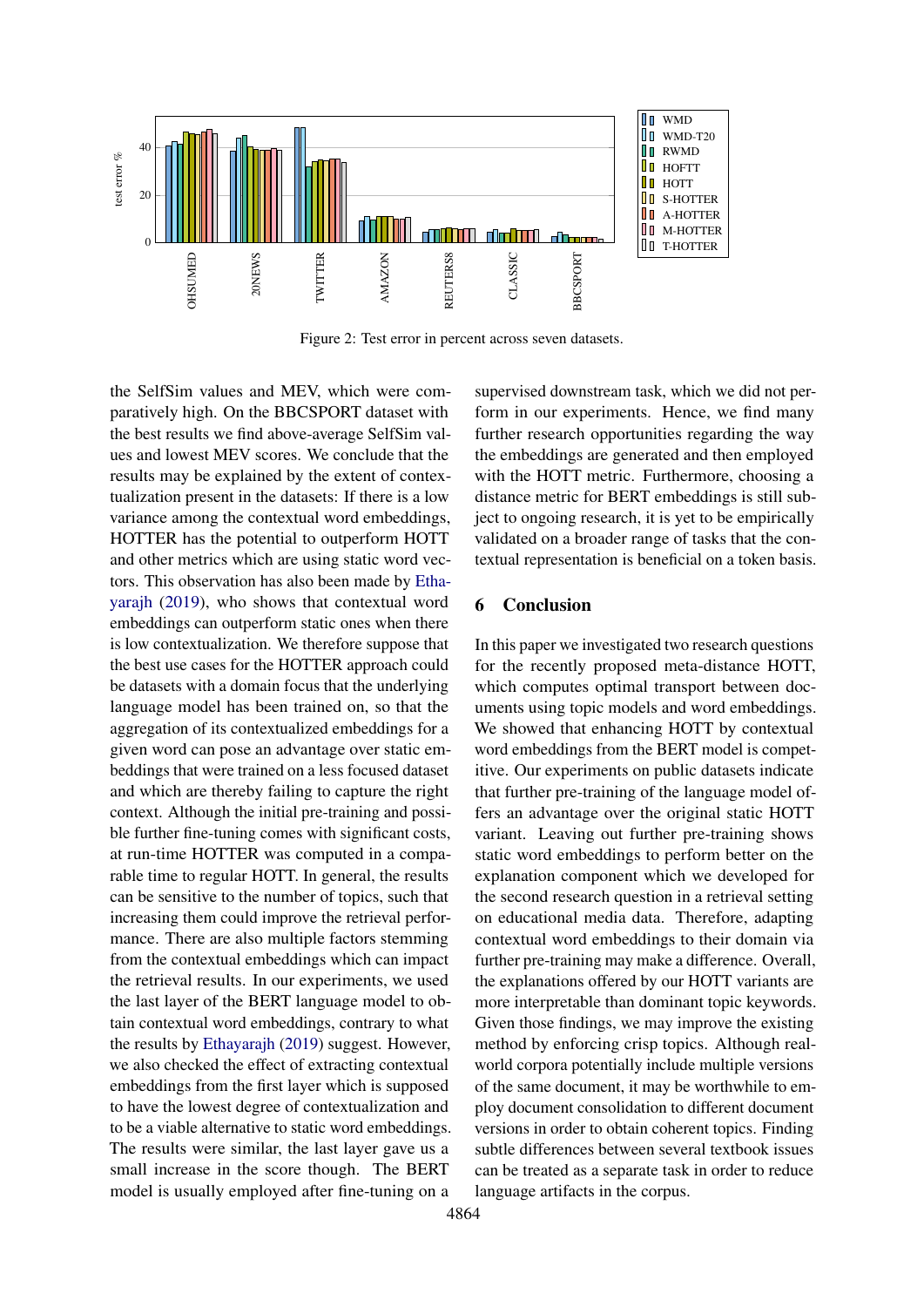### References

- <span id="page-9-13"></span>Wei Bao, Hongshu Che, and Jiandong Zhang. 2020. [Will\\_Go at SemEval-2020 task 3: An accurate](https://aclanthology.org/2020.semeval-1.38) [model for predicting the \(graded\) effect of context](https://aclanthology.org/2020.semeval-1.38) [in word similarity based on BERT.](https://aclanthology.org/2020.semeval-1.38) In *Proceedings of the Fourteenth Workshop on Semantic Evaluation*, pages 301–306, Barcelona (online). International Committee for Computational Linguistics.
- <span id="page-9-15"></span>David M Blei and John D Lafferty. 2009. [Visualizing](https://arxiv.org/abs/0907.1013) [topics with multi-word expressions.](https://arxiv.org/abs/0907.1013) *arXiv preprint arXiv:0907.1013*.
- <span id="page-9-0"></span>David M. Blei, Andrew Y. Ng, and Michael I. Jordan. 2001. [Latent dirichlet allocation.](https://proceedings.neurips.cc/paper/2001/hash/296472c9542ad4d4788d543508116cbc-Abstract.html) In *Advances in Neural Information Processing Systems 14 [Neural Information Processing Systems: Natural and Synthetic, NIPS 2001, December 3-8, 2001, Vancouver, British Columbia, Canada]*, pages 601–608. MIT Press.
- <span id="page-9-3"></span>Stefan Bunk and Ralf Krestel. 2018. [WELDA: enhanc](https://doi.org/10.1145/3197026.3197043)[ing topic models by incorporating local word con](https://doi.org/10.1145/3197026.3197043)[text.](https://doi.org/10.1145/3197026.3197043) In *Proceedings of the 18th ACM/IEEE on Joint Conference on Digital Libraries, JCDL 2018, Fort Worth, TX, USA, June 03-07, 2018*, pages 293–302. ACM.
- <span id="page-9-1"></span>Jacob Devlin, Ming-Wei Chang, Kenton Lee, and Kristina Toutanova. 2019. [BERT: Pre-training of](https://doi.org/10.18653/v1/N19-1423) [deep bidirectional transformers for language under](https://doi.org/10.18653/v1/N19-1423)[standing.](https://doi.org/10.18653/v1/N19-1423) In *Proceedings of the 2019 Conference of the North American Chapter of the Association for Computational Linguistics: Human Language Technologies, Volume 1 (Long and Short Papers)*, pages 4171–4186, Minneapolis, Minnesota. Association for Computational Linguistics.
- <span id="page-9-14"></span>Kawin Ethayarajh. 2019. [How contextual are contex](https://doi.org/10.18653/v1/D19-1006)[tualized word representations? comparing the geom](https://doi.org/10.18653/v1/D19-1006)[etry of BERT, ELMo, and GPT-2 embeddings.](https://doi.org/10.18653/v1/D19-1006) In *Proceedings of the 2019 Conference on Empirical Methods in Natural Language Processing and the 9th International Joint Conference on Natural Language Processing (EMNLP-IJCNLP)*, pages 55–65, Hong Kong, China. Association for Computational Linguistics.
- <span id="page-9-16"></span>Joseph L Fleiss. 1971. Measuring nominal scale agreement among many raters. *Psychological bulletin*, 76(5):378.
- <span id="page-9-17"></span>Klaus Krippendorff. 1970. Estimating the reliability, systematic error and random error of interval data. *Educational and Psychological Measurement*, 30(1):61–70.
- <span id="page-9-11"></span>Matt J. Kusner, Yu Sun, Nicholas I. Kolkin, and Kilian Q. Weinberger. 2015. [From word embeddings to](http://proceedings.mlr.press/v37/kusnerb15.html) [document distances.](http://proceedings.mlr.press/v37/kusnerb15.html) In *Proceedings of the 32nd International Conference on Machine Learning, ICML 2015, Lille, France, 6-11 July 2015*, volume 37 of *JMLR Workshop and Conference Proceedings*, pages 957–966. JMLR.org.
- <span id="page-9-10"></span>Chenliang Li, Haoran Wang, Zhiqian Zhang, Aixin Sun, and Zongyang Ma. 2016a. [Topic modeling for](https://doi.org/10.1145/2911451.2911499) [short texts with auxiliary word embeddings.](https://doi.org/10.1145/2911451.2911499) In *Proceedings of the 39th International ACM SIGIR conference on Research and Development in Information Retrieval, SIGIR 2016, Pisa, Italy, July 17-21, 2016*, pages 165–174. ACM.
- <span id="page-9-6"></span>Shaohua Li, Tat-Seng Chua, Jun Zhu, and Chunyan Miao. 2016b. [Generative topic embedding: a con](https://doi.org/10.18653/v1/P16-1063)[tinuous representation of documents.](https://doi.org/10.18653/v1/P16-1063) In *Proceedings of the 54th Annual Meeting of the Association for Computational Linguistics (Volume 1: Long Papers)*, pages 666–675, Berlin, Germany. Association for Computational Linguistics.
- <span id="page-9-8"></span>Yang Liu, Zhiyuan Liu, Tat-Seng Chua, and Maosong Sun. 2015. [Topical word embeddings.](http://www.aaai.org/ocs/index.php/AAAI/AAAI15/paper/view/9314) In *Proceedings of the Twenty-Ninth AAAI Conference on Artificial Intelligence, January 25-30, 2015, Austin, Texas, USA*, pages 2418–2424. AAAI Press.
- <span id="page-9-5"></span>Tomás Mikolov, Ilya Sutskever, Kai Chen, Gregory S. Corrado, and Jeffrey Dean. 2013. [Distributed rep](https://proceedings.neurips.cc/paper/2013/hash/9aa42b31882ec039965f3c4923ce901b-Abstract.html)[resentations of words and phrases and their com](https://proceedings.neurips.cc/paper/2013/hash/9aa42b31882ec039965f3c4923ce901b-Abstract.html)[positionality.](https://proceedings.neurips.cc/paper/2013/hash/9aa42b31882ec039965f3c4923ce901b-Abstract.html) In *Advances in Neural Information Processing Systems 26: 27th Annual Conference on Neural Information Processing Systems 2013. Proceedings of a meeting held December 5-8, 2013, Lake Tahoe, Nevada, United States*, pages 3111– 3119.
- <span id="page-9-7"></span>Christopher E. Moody. 2016. [Mixing dirichlet topic](http://arxiv.org/abs/1605.02019) [models and word embeddings to make lda2vec.](http://arxiv.org/abs/1605.02019) *CoRR*, abs/1605.02019.
- <span id="page-9-2"></span>Sedef Neitmann and Christian Scheel. 2020. [Dig](https://www.berliner-blaetter.de/index.php/blaetter/article/view/1074)[italisierung von \(geistes\)wissenschaftlichen arbeit](https://www.berliner-blaetter.de/index.php/blaetter/article/view/1074)[spraktiken im alltag: Entwicklung und einführung](https://www.berliner-blaetter.de/index.php/blaetter/article/view/1074) [eines werkzeugs zur digitalen annotation.](https://www.berliner-blaetter.de/index.php/blaetter/article/view/1074) *Berliner Blätter*, 82:119–132.
- <span id="page-9-12"></span>Matthew E. Peters, Mark Neumann, Mohit Iyyer, Matt Gardner, Christopher Clark, Kenton Lee, and Luke Zettlemoyer. 2018. [Deep contextualized word rep](https://doi.org/10.18653/v1/N18-1202)[resentations.](https://doi.org/10.18653/v1/N18-1202) In *Proceedings of the 2018 Conference of the North American Chapter of the Association for Computational Linguistics: Human Language Technologies, Volume 1 (Long Papers)*, pages 2227–2237, New Orleans, Louisiana. Association for Computational Linguistics.
- <span id="page-9-9"></span>Ramandeep S. Randhawa, Parag Jain, and Gagan Madan. 2016. [Topic modeling using distributed](http://arxiv.org/abs/1603.04747) [word embeddings.](http://arxiv.org/abs/1603.04747) *CoRR*, abs/1603.04747.
- <span id="page-9-4"></span>Yik-Cheung Tam and Tanja Schultz. 2008. [Correlated](https://proceedings.neurips.cc/paper/2008/hash/26e359e83860db1d11b6acca57d8ea88-Abstract.html) [bigram LSA for unsupervised language model adap](https://proceedings.neurips.cc/paper/2008/hash/26e359e83860db1d11b6acca57d8ea88-Abstract.html)[tation.](https://proceedings.neurips.cc/paper/2008/hash/26e359e83860db1d11b6acca57d8ea88-Abstract.html) In *Advances in Neural Information Processing Systems 21, Proceedings of the Twenty-Second Annual Conference on Neural Information Processing Systems, Vancouver, British Columbia, Canada, December 8-11, 2008*, pages 1633–1640. Curran Associates, Inc.